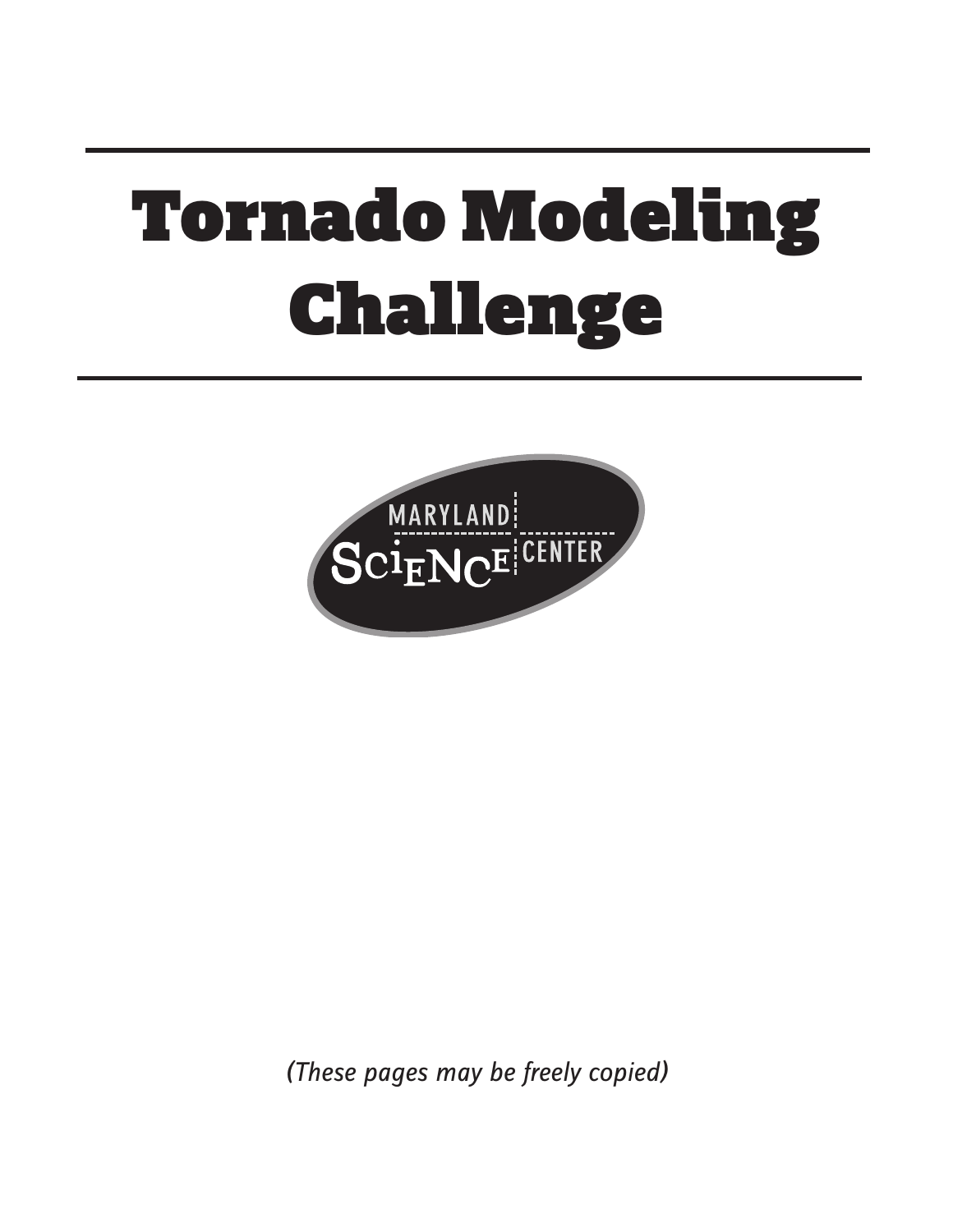# **Tornado Modeling**

#### **Target Audience: 2nd Grade**

### **Introduction:**

Students will learn how scientists use models and then explore a tornado model at the Maryland Science Center.

After their visit, they will combine their observations with informative text to help them design and test a building that can withstand the most common strength of tornado for Maryland.

### **Time:**

*What is a Model?* pre-visit activity: 1 class period, 30 minutes *Exploring Our Tornado* Maryland Science Center visit and post-visit: 15 minutes *Tornado-Proof Design Challenge* post-visit activities: 2 class periods, 90 minutes

### **Lesson Objectives:**

Students will discuss how models are used by scientists.

Students will explore how a model tornado forms and dissipates.

Students will read informative text about tornados.

Students will compare a model with informative text to form an argument.

Students will draw a graph based on tornado data.



 $\boldsymbol{\Theta}$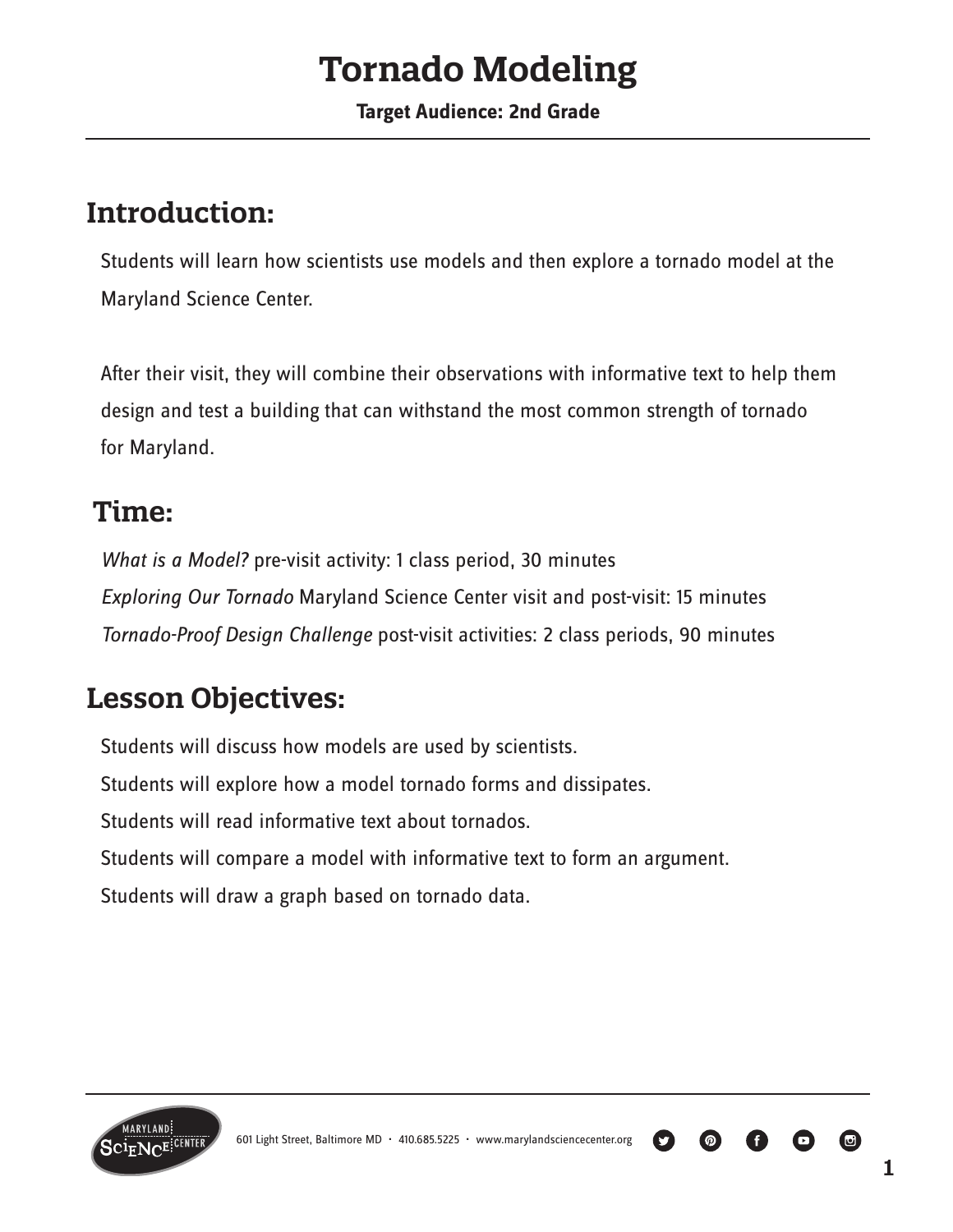### **Time**:

30 minutes; completed before visiting the Maryland Science Center.

### **Lesson Objective:**

Students will discuss how models are used by scientists.

### **Next Generation Science Standards:**

2-ESS2-1: Scientists study the natural and material world.

2-PS1-4: Scientists search for cause and effect relationships to explain natural events.

### **Materials:**

• Examples of models: paper airplane, toy car, video animation, driving game, fish tank, solar system, globe, etc.

### **Procedure:**

Take students on a model hunt around the classroom or throughout the school to find examples of models. Before going on your model hunt, explain that models represent how something looks or acts in the real world. Scientists use models when something may be too difficult to examine or experiment with because of its size, how fast or slow it is, how far away it is, or how dangerous it is. Examples of models on your hunt could include: a paper airplane, a globe, or a video animation of how something works.



O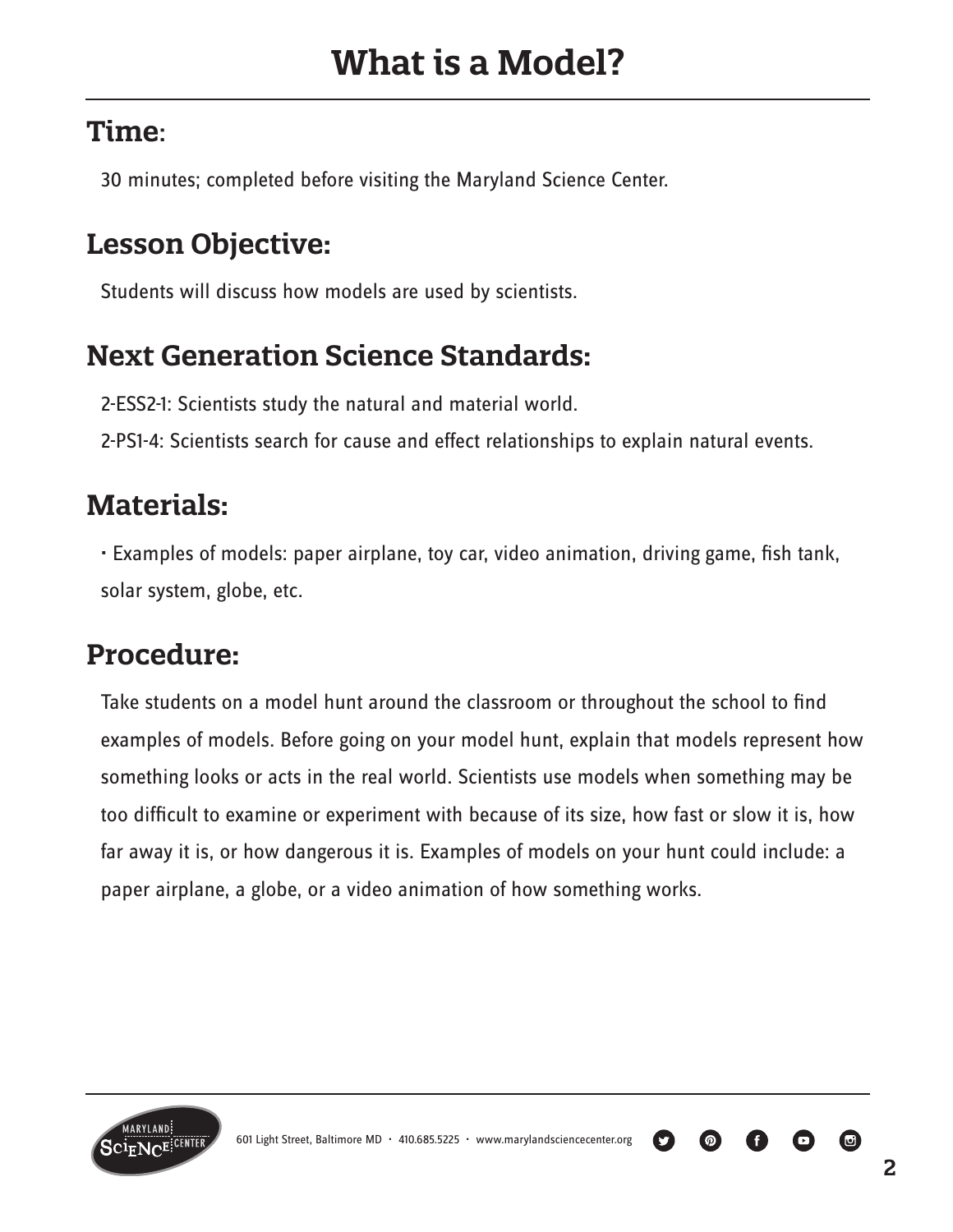### **Time:**

5 minutes during a visit to the Maryland Science Center.

10 minutes after visiting the Maryland Science Center.

### **Lesson Objective:**

Students will explore how a model tornado forms and dissipates.

Students will read informative text about tornadoes.

### **Common Core State Standards:**

- CCSS.ELA-LITERACY.W.2.8: Recall information from experiences or gather information from provided sources to answer a question.
- CCSS.ELA-LITERACY.RI.2.10: By the end of year, read and comprehend informational texts, including history/social studies, science, and technical texts, in the grades 2-3 text complexity band proficiently, with scaffolding as needed at the high end of the range.

# **Next Generation Science Standards:**

- 2-ESS2-1: Scientists study the natural and material world.
- 2-ESS2-2: Patterns in the natural world can be observed.
- S-ESS2-3: Obtain information using various text, text features, and other media that will be useful in answering a scientific question.

# **Materials:**

- *Explore Our Tornado* recording sheet
- *How Do Tornadoes Work?* informative text



601 Light Street, Baltimore MD • 410.685.5225 • www.marylandsciencecenter.org

o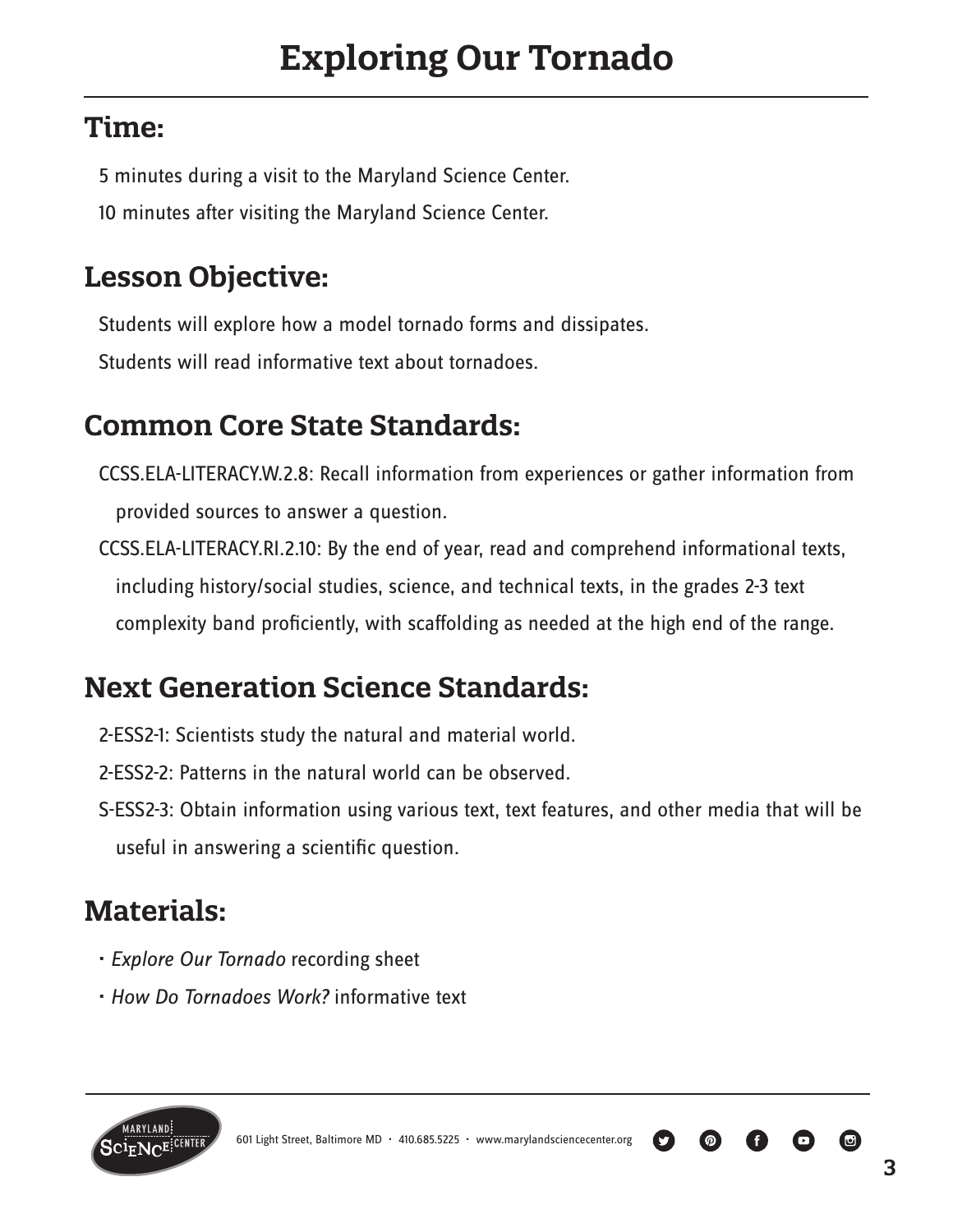### **Procedure:**

Before visiting the Maryland Science Center, review why scientists use models. Provide each student with an *Explore Our Tornado* recording sheet. Each chaperone group should observe the tornado model during their visit to the Maryland Science Center.

After their visit, the class should read the informative text and then discuss the following questions, using the information gathered from the text and their exploration of the model tornado:

- 1. What happened when you blocked the air from the side columns?
- 2. What happened when you blocked the air from the top or bottom of the model?
- 3. Does the model tornado work exactly like a real tornado?
- 4. Why do you think it might be important to model how a tornado forms?



 $\bullet$   $\bullet$ 

A

(の)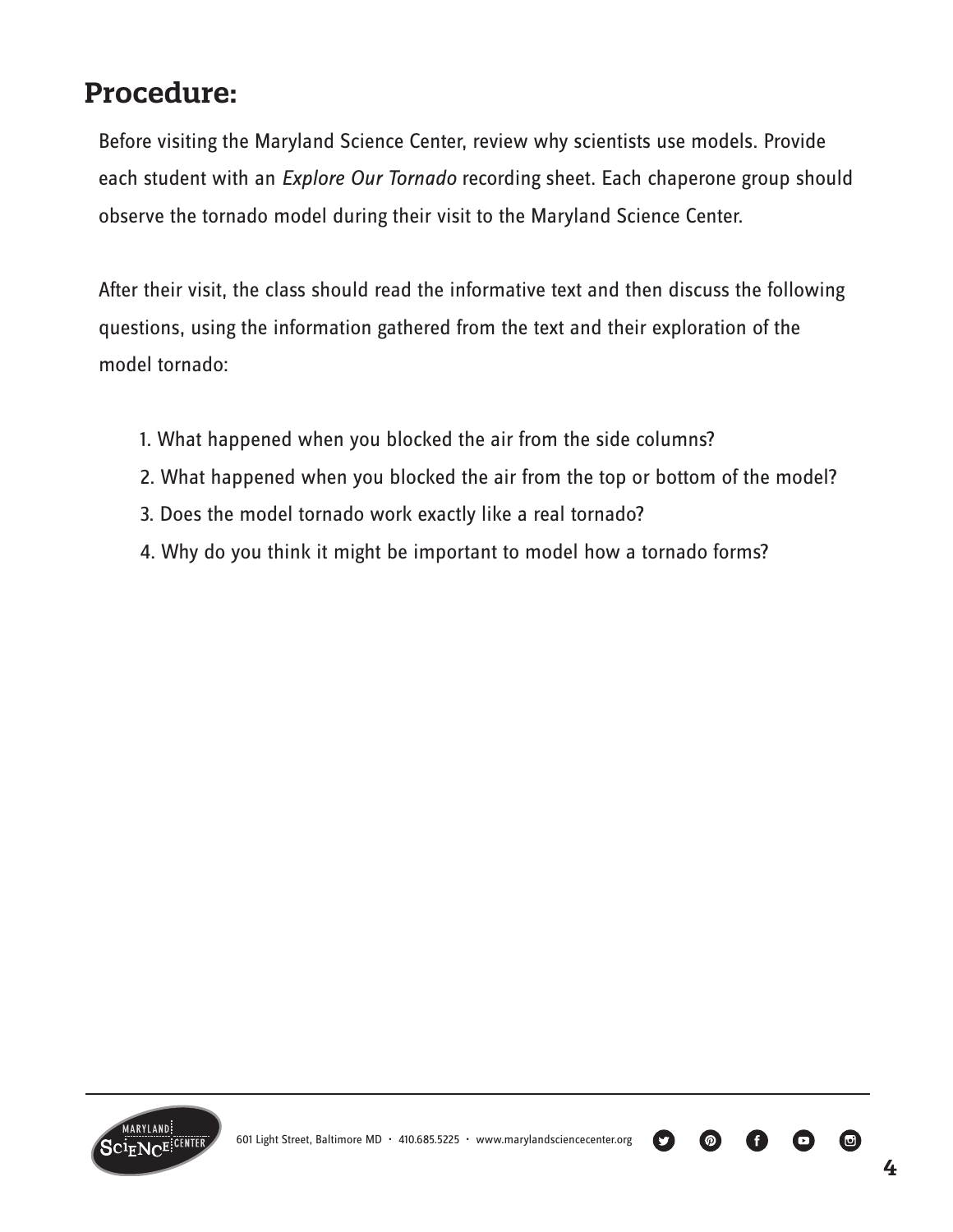# **Explore Our Tornado Recording Sheet**

1. Visit the SpaceLink exhibit on the second floor of the Maryland Science Center. Find the model of a tornado.

- 2. Use your hands to change how the tornado moves.
- 3. Draw or write your observations below:



#### **What do you think is making the model tornado spin?**



 $\bigcirc$ 

 $\boldsymbol{\Theta}$ 

Ø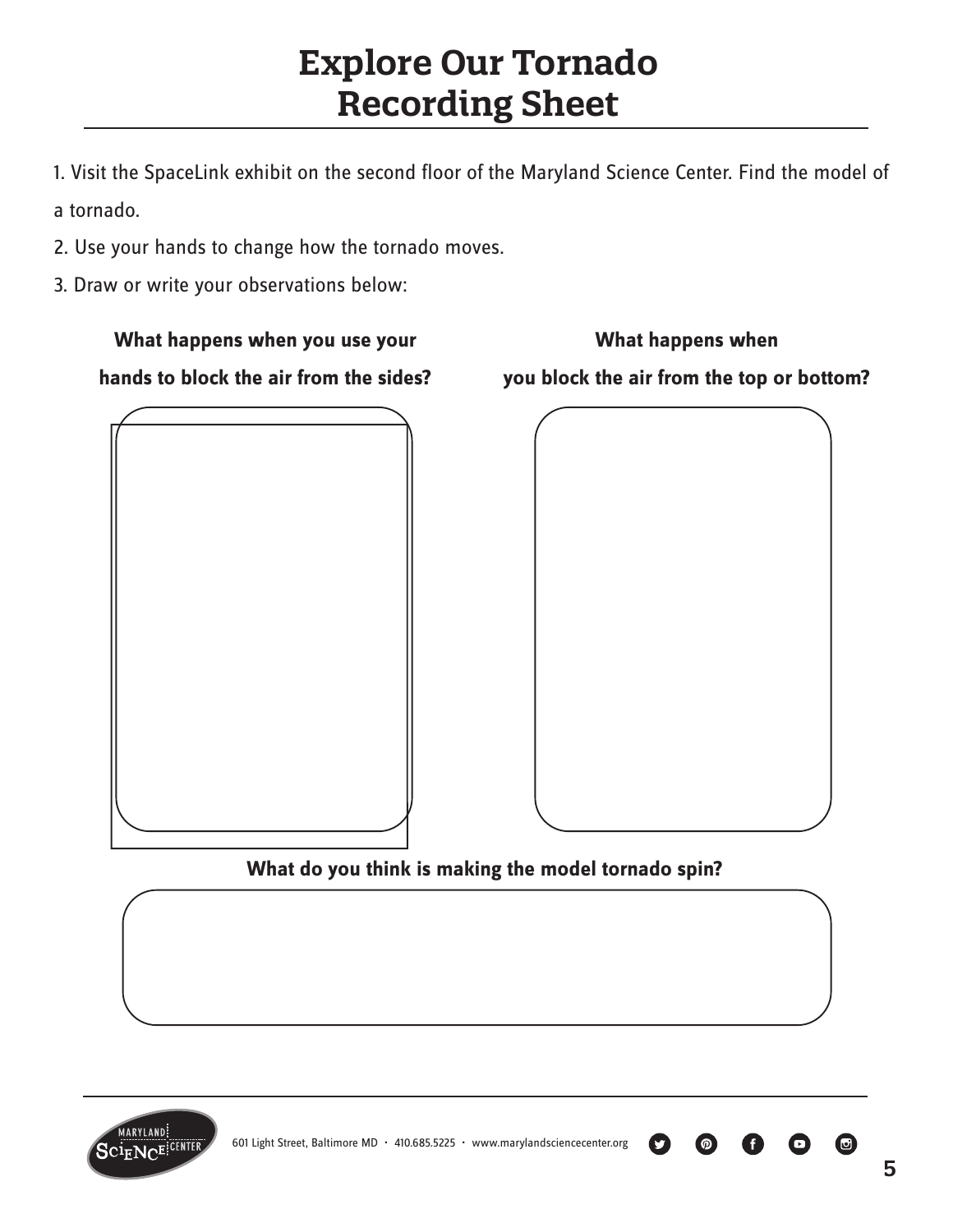# **How do Tornadoes Work?**

A tornado is a rapidly spinning column of air that can form during thunderstorms. Tornadoes are rare because three conditions need to happen for them to form:

1. Warm wet air coming from one direction must meet cold dry air coming from the opposite direction. When the two air masses come together, they create strong, spinning winds.

2. The warm air rises, pushing the spinning winds up into the atmosphere. The cold air is forced down toward the ground to take its place.

3. The air will start to spin in large circles on the ground. If the air spins closer together in smaller and smaller circles, the wind will move faster and form a tornado.



Meteorologists are scientists that track storms. In order to find a tornado, they use computers, satellites, and weather balloons. These tools look for the three weather conditions that are needed for tornadoes to form, and measure their strength. The strength of the tornado is measured on the F-scale, or Fujita Scale. This scale ranges from F0 tornadoes that cause a little damage, to F5 tornadoes which cause a lot of damage.

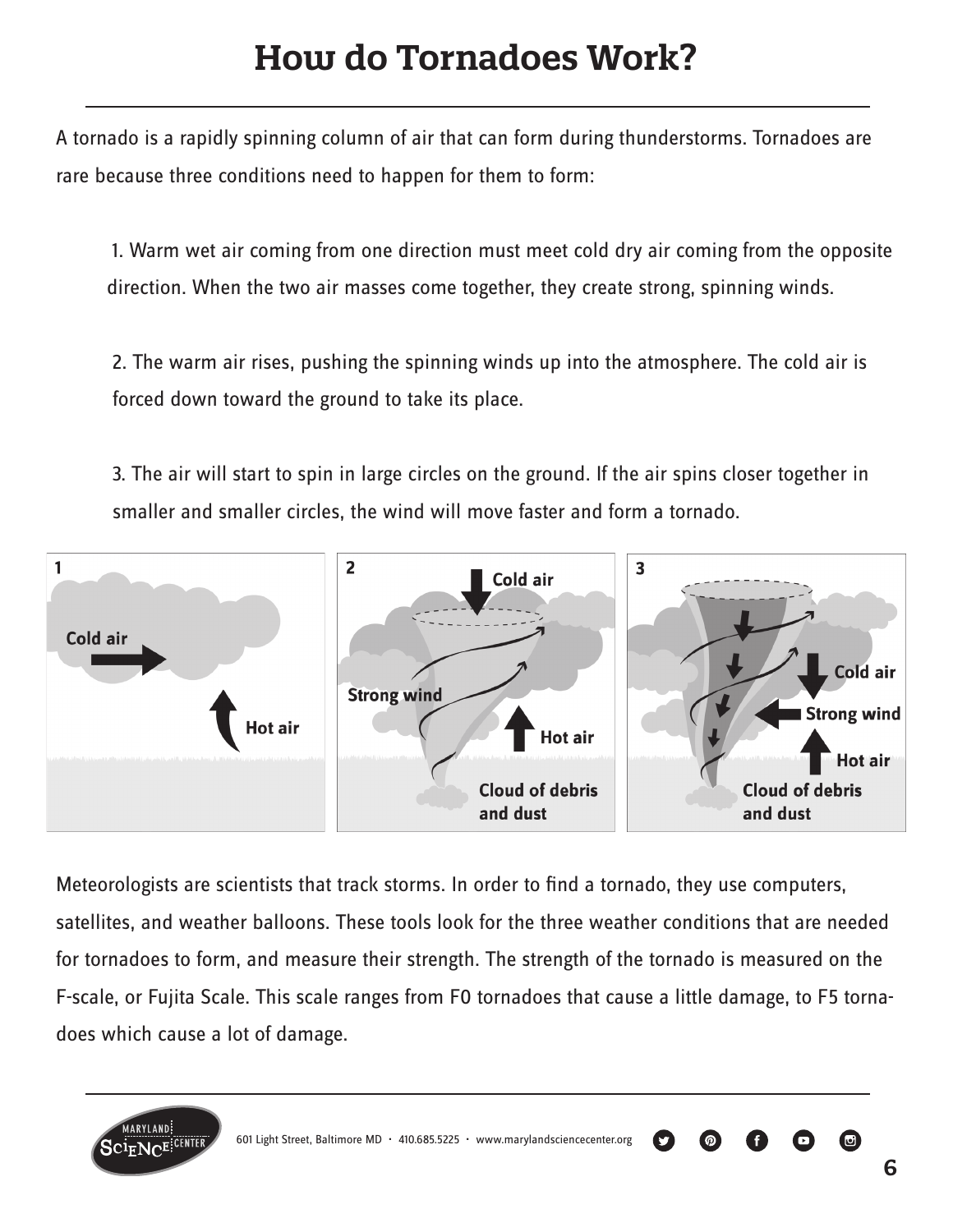### **Time:**

90 minutes or two 45 minute sessions; completed after visiting the Maryland Science Center.

### **Lesson Objective:**

Students will compare a model with informative text to form an argument.

Students will draw a bar graph based on tornado data.

Students will design and test a model building that can withstand high winds.

### **Common Core State Standards:**

CCSS.MATH.CONTENT.2.MD.D.10: Draw a picture graph and a bar graph (with single-unit scale) to represent a data set with up to four categories. Solve simple put-together, take apart, and compare problems using information presented in a bar graph.

CCSS.ELA-LITERACY.SL.2.1: Participate in collaborative conversations with diverse partners about grade 2 topics and texts with peers and adults in small and larger groups.

CCSS.ELA-LITERACY.W.2.8: Recall information from experiences or gather information from provided sources to answer a question.

### **Next Generation Science Standards:**

- 2-PS1-2: Analyze data obtained from testing different materials to determine which materials have the properties that are best suited for an intended purpose.
- 2-LS2-2: Designs can be conveyed through sketches, drawings, or physical models. These representations are useful in communicating ideas for a problem's solutions to other people.



O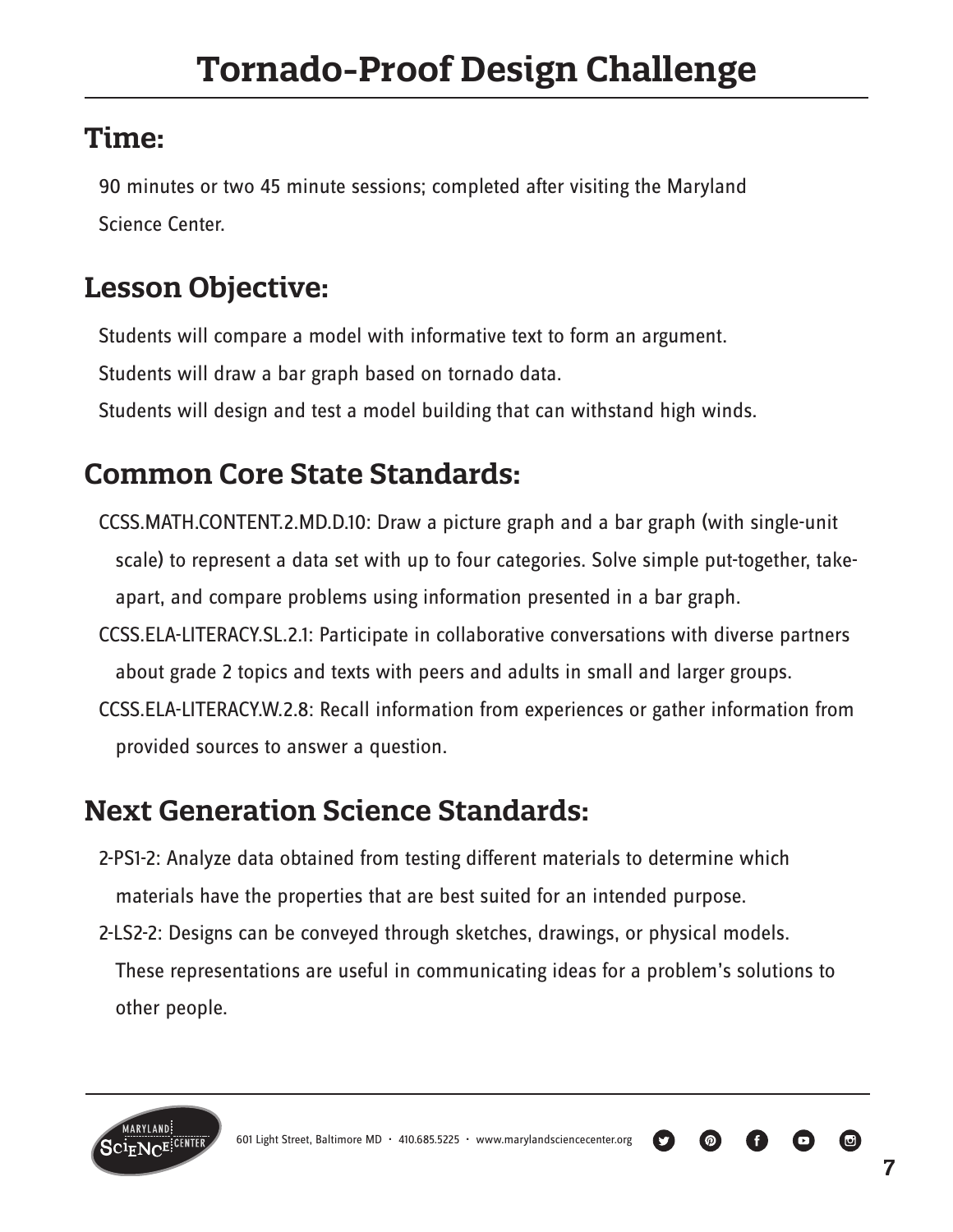ETS1.C - Engineering Design - Optimizing the Design Solution - Because there is always more than one possible solution to a problem, it is useful to compare and test designs.

### **Materials:**

- • *Tornadoes in Baltimore* data and graph template
- Pencils or markers
- Disposable plate base, 1 for each group
- Building supplies (options include: craft sticks, straws, aluminum foil, cardboard, clay or playdough, tape, disposable cups)
- Yardstick
- 3-speed fan
- • *Student Design Sheet*
- *Design Challenge* letter

### **Procedure:**

The Maryland Science Center needs to design a small building next to the museum that will be able to withstand the most common category of tornado for the city. Introduce the design challenge by reading the Maryland Science Center letter aloud. Explain that each group will follow a version of the Engineering Design Process that engineers use to help solve the Maryland Science Center's problem. Groups will then use what they know about tornadoes to design a building that can withstand the most common strength of tornado.

### **Engineering Design Process**





 $\boldsymbol{\Theta}$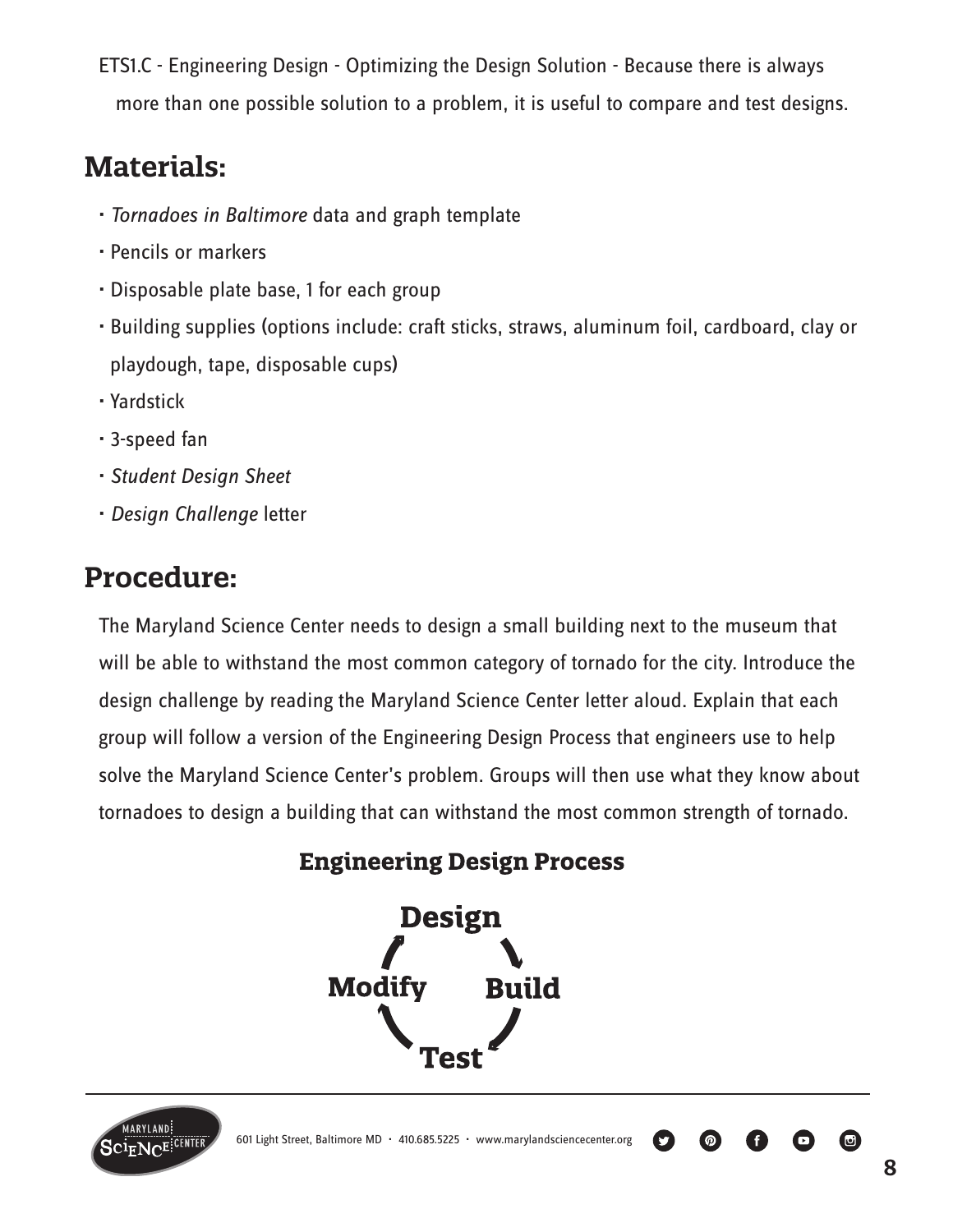#### **Design and Build (45 minutes)**

- 1. Split the class into groups. Each group should create a bar graph using the provided template to represent each F-scale category of tornado (F0 to F2) that has affected Baltimore, Maryland. Which category of tornado affects the Maryland Science Center the most: F0, F1, or F2?
- 2. Pass out the *Student Design Sheets* and the same amount of building materials to each group. Remind groups that they are limited to the material provided. Encourage students to consider how the design and material of a house affect its ability to withstand high winds.
- 3. Have the students draw a plan of their design before building. Each group should build a structure on the disposable plate base. Allow approximately 15 minutes for building.

#### **Test and Modify (45 minutes)**

- 4. Set up the testing area by placing a 3-speed fan on the ground. Test each building model by placing it on the floor one yard away from the fan, using a yardstick as a guide. Turn the fan on the first speed (F0), and then test on each subsequent speed until the building falls or moves.
- 5. Encourage students to modify and test their buildings again. Their building models should be able to withstand the second fan speed (F1).
- 6. Groups should record their results from the tests and draw their final design on the *Student Design Sheet*.
- 7. As a class, discuss how the fan and buildings act like models, and then talk about the challenges each group faced and the ways they overcame those challenges. Why would an engineer design a model before constructing a real building?

# > **Extensions:**

• Solve put-together, take-apart, and compare problems using the tornado data.



601 Light Street, Baltimore MD • 410.685.5225 • www.marylandsciencecenter.org

 $\bullet$ 

A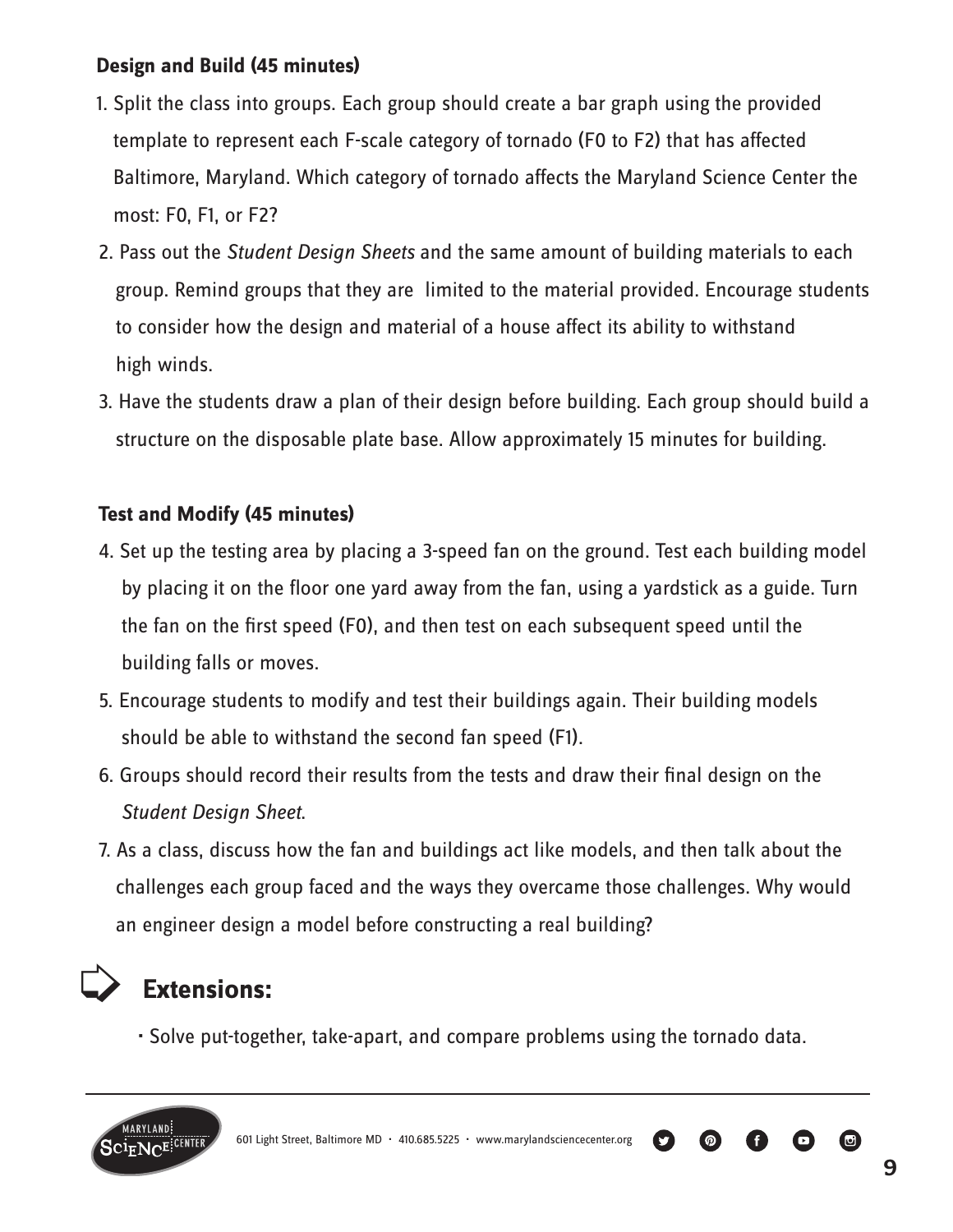- Have students write a letter to the Maryland Science Center explaining how their building will be protected from tornado damage.
- Design buildings to withstand other natural disasters. Flooding can be tested using water in a large container or sink. Heavy weight from snow or ice can be tested using playdough layers or coins on the roof.
- Have students add a scale and measurements to their building sketch.

An assessment rubric for the project is included at the end of this packet.



O

(の)

O

 $\bullet$   $\bullet$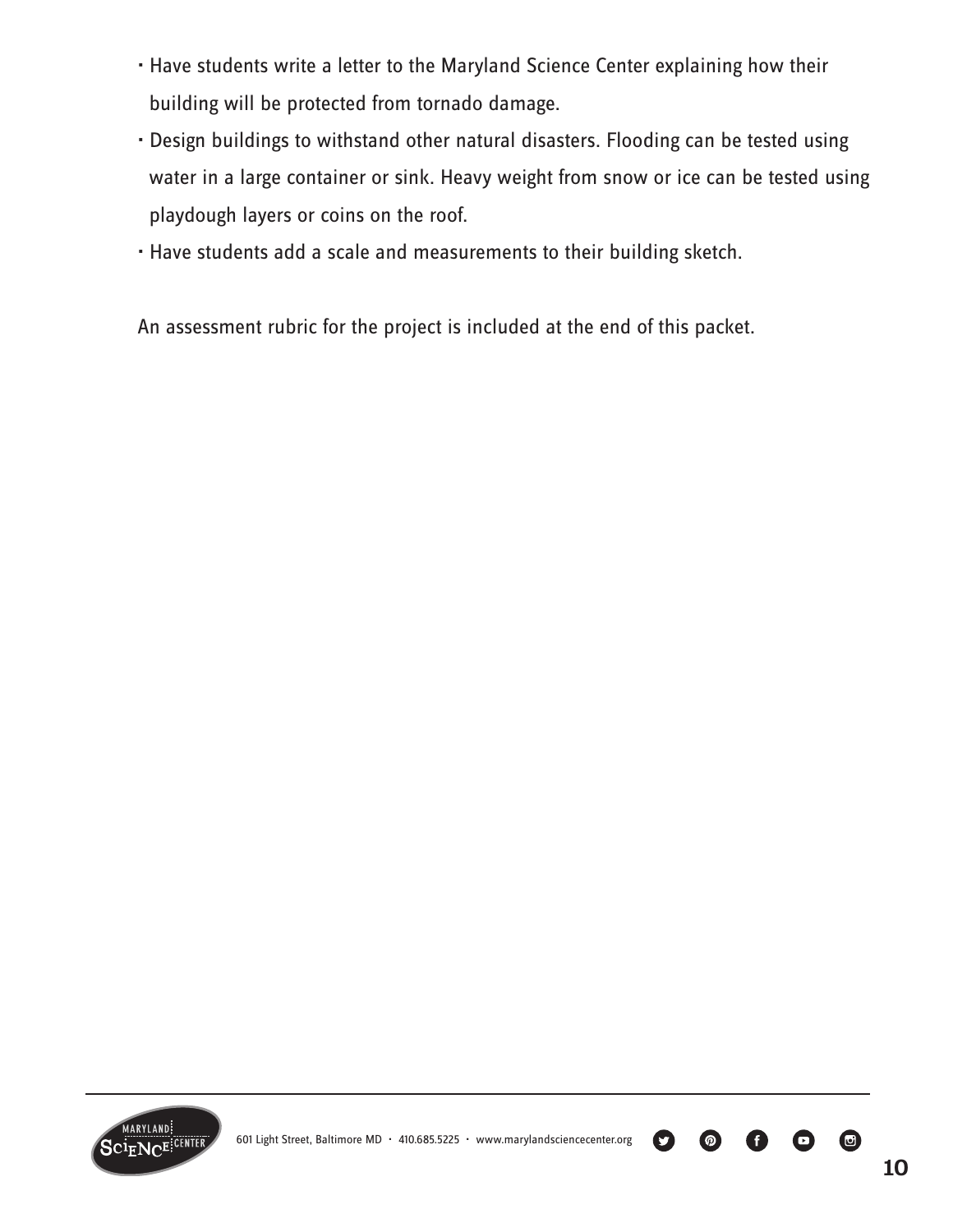Dear Class,

The Maryland Science Center's temporary storage facility blew down in a storm sending beakers, microscopes, and safety glasses everywhere! Now that you know a lot about tornadoes, we need your help to design a small storage building next to the museum that will be able to withstand high winds.

Please help us figure out the most common category of tornado that affects Baltimore. Then, design a model structure that can stand up to these high speed winds. Finally, test your design to make sure that it is a good solution to our problem.

Thank you for all of your help. We can't wait to see what you come up with!

Sincerely, *Your friends at MSC*



601 Light Street, Baltimore MD • 410.685.5225 • www.marylandsciencecenter.org

 $\bullet$ 

 $\bigcirc$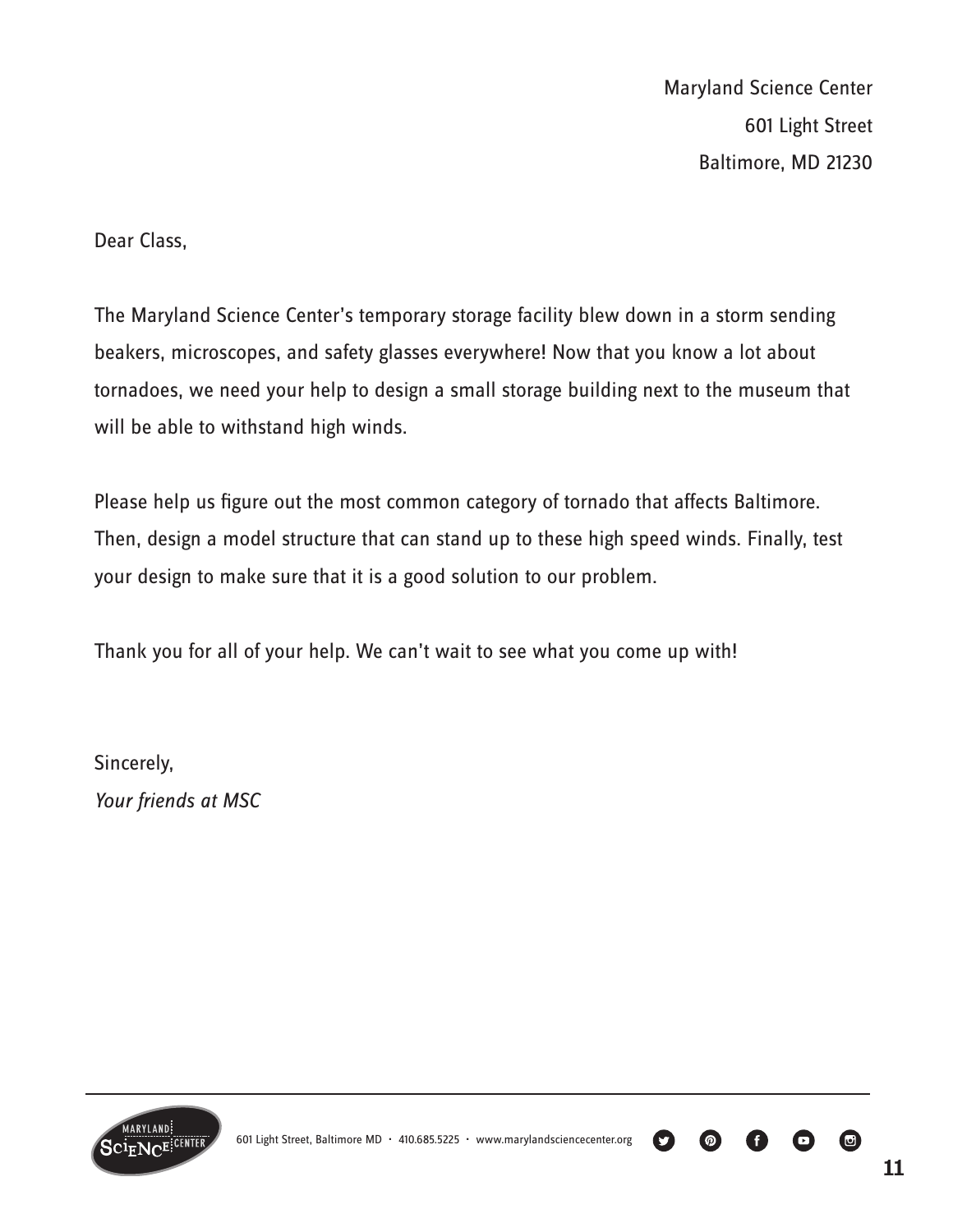# **Tornadoes in Baltimore, Maryland: 1979 - 2009**

Create a bar graph showing the number of F-0, F-1, and F-2 tornadoes that have hit

Baltimore, Maryland.

| <b>Month</b> | Year | <b>Strength</b> |
|--------------|------|-----------------|
| June         | 1979 | $F-2$           |
| September    | 1979 | $F-2$           |
| June         | 1990 | $F-0$           |
| October      | 1990 | $F-1$           |
| October      | 1990 | $F-2$           |
| September    | 1993 | $F-1$           |
| November     | 1994 | $F-1$           |
| July         | 1995 | $F-1$           |
| July         | 1995 | $F-0$           |
| July         | 1996 | $F-0$           |
| July         | 1996 | $F-1$           |
| November     | 1996 | $F-1$           |
| March        | 1997 | $F-0$           |
| July         | 1999 | $F-0$           |
| May          | 2000 | $F-1$           |
| September    | 2001 | $F-2$           |
| June         | 2007 | $F-0$           |
| June         | 2007 | $F-0$           |
| June         | 2009 | F-1             |



Ø

<u>( ඉ)</u>



 $\bullet$ 

Ŧ

 $\Box$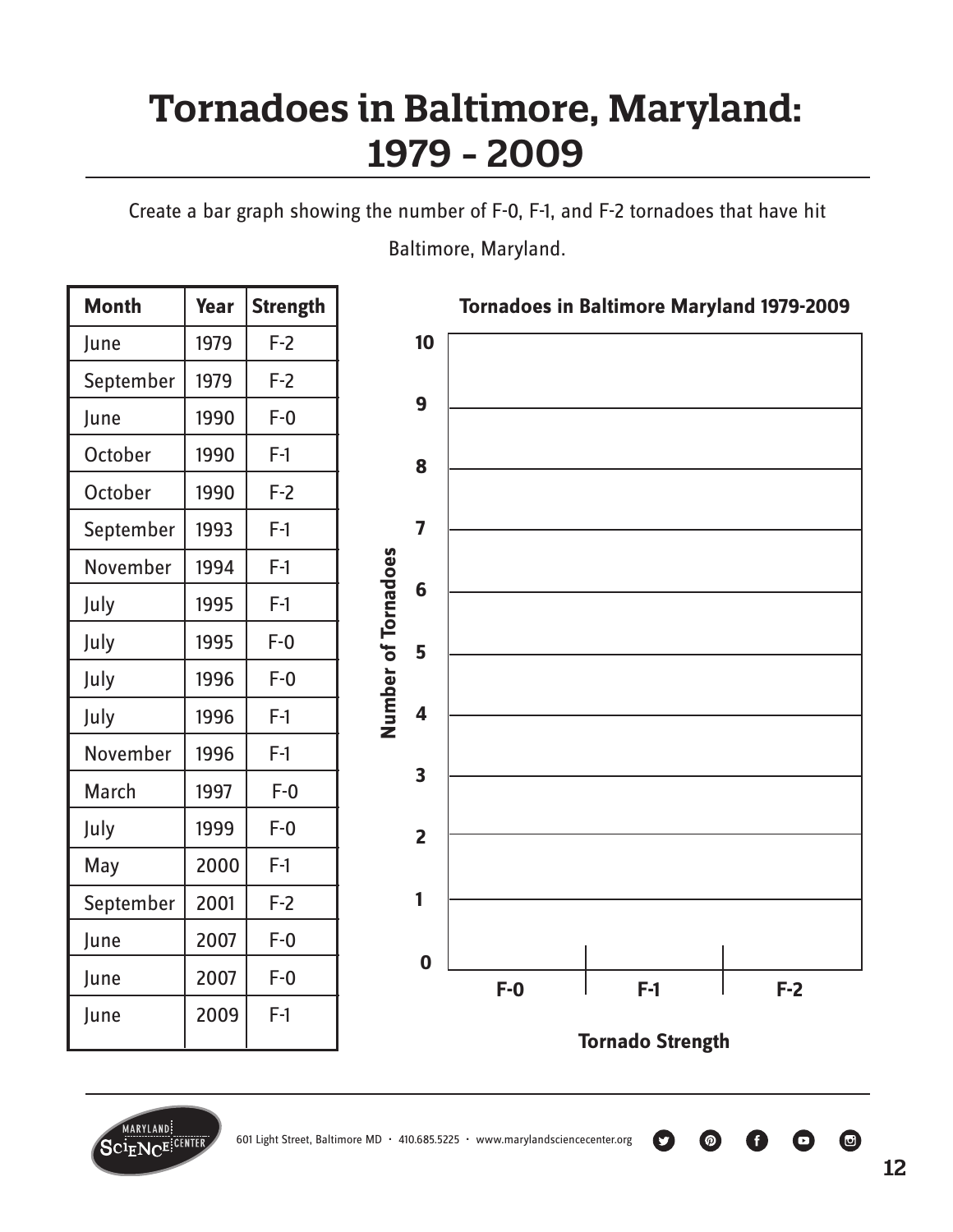#### **Team Members:**

**Imagine & Plan:** What will your model look like? What materials will you use?

**Create:** Use the provided materials to build and test your model.

**Improve:** What changes can be made to your design to make it better fit the needs of the Maryland

Science Center?



 $\odot$ 

 $\mathbf \Omega$ 

 $\boldsymbol{\Theta}$ 

 $\Box$ 

Ŧ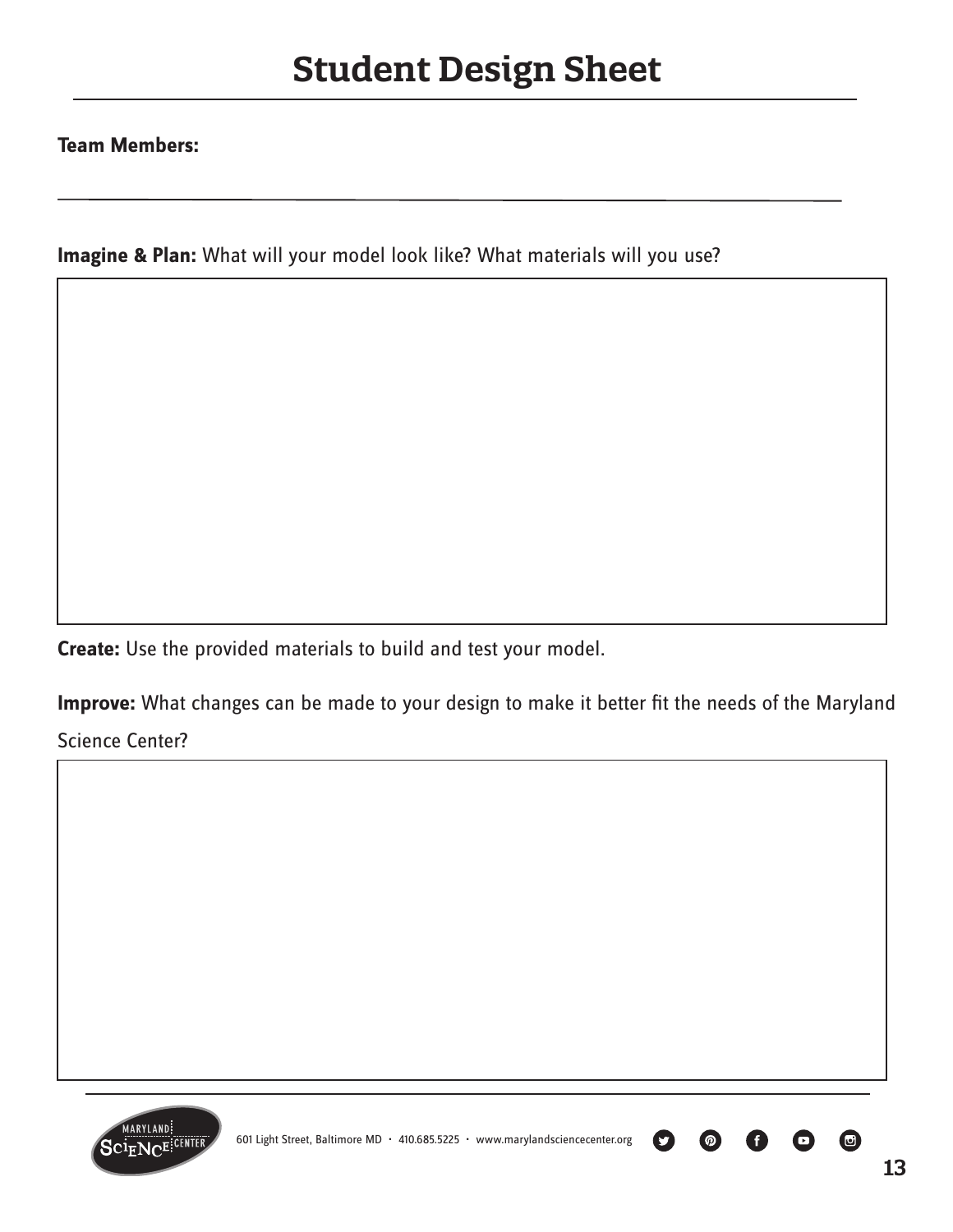#### **Team Members:**

| <b>Engineering Principles</b>                                        |               | <b>Possible</b> |
|----------------------------------------------------------------------|---------------|-----------------|
|                                                                      | <b>Earned</b> | <b>Points</b>   |
| Ask                                                                  |               |                 |
| • Found the most common tornado for Baltimore City - 1pt             |               |                 |
| . Designed a model structure for high speed winds - 1pt              |               | 3               |
| • Tested the design to ensure it is a good solution - 1pt            |               |                 |
| <b>Imagine &amp; Plan</b>                                            |               |                 |
| . No evidence of plan - Opts                                         |               |                 |
| · Limited, vague sketches - 1pt                                      |               | 3               |
| • Sketches and plans reflect understanding of the engineering design |               |                 |
| process - 2pts                                                       |               |                 |
| • Sketches and plans reflect understanding of the engineering design |               |                 |
| process and attention to the client's needs - 3pts                   |               |                 |
| <b>Improve</b>                                                       |               |                 |
| . No evidence of further development - Opts                          |               |                 |
| . Uninformed or unreasoned changes were made to the model - 1pt      |               | 3               |
| . Informed structural changes were made to the model - 2pts          |               |                 |
| . Informed structural changes were made to the model; final design   |               |                 |
| addressed client's needs - 3pts                                      |               |                 |
|                                                                      |               |                 |
| <b>Total Points Earned =</b>                                         |               | 12              |



**© 6 0 ©** 

 $\bullet$